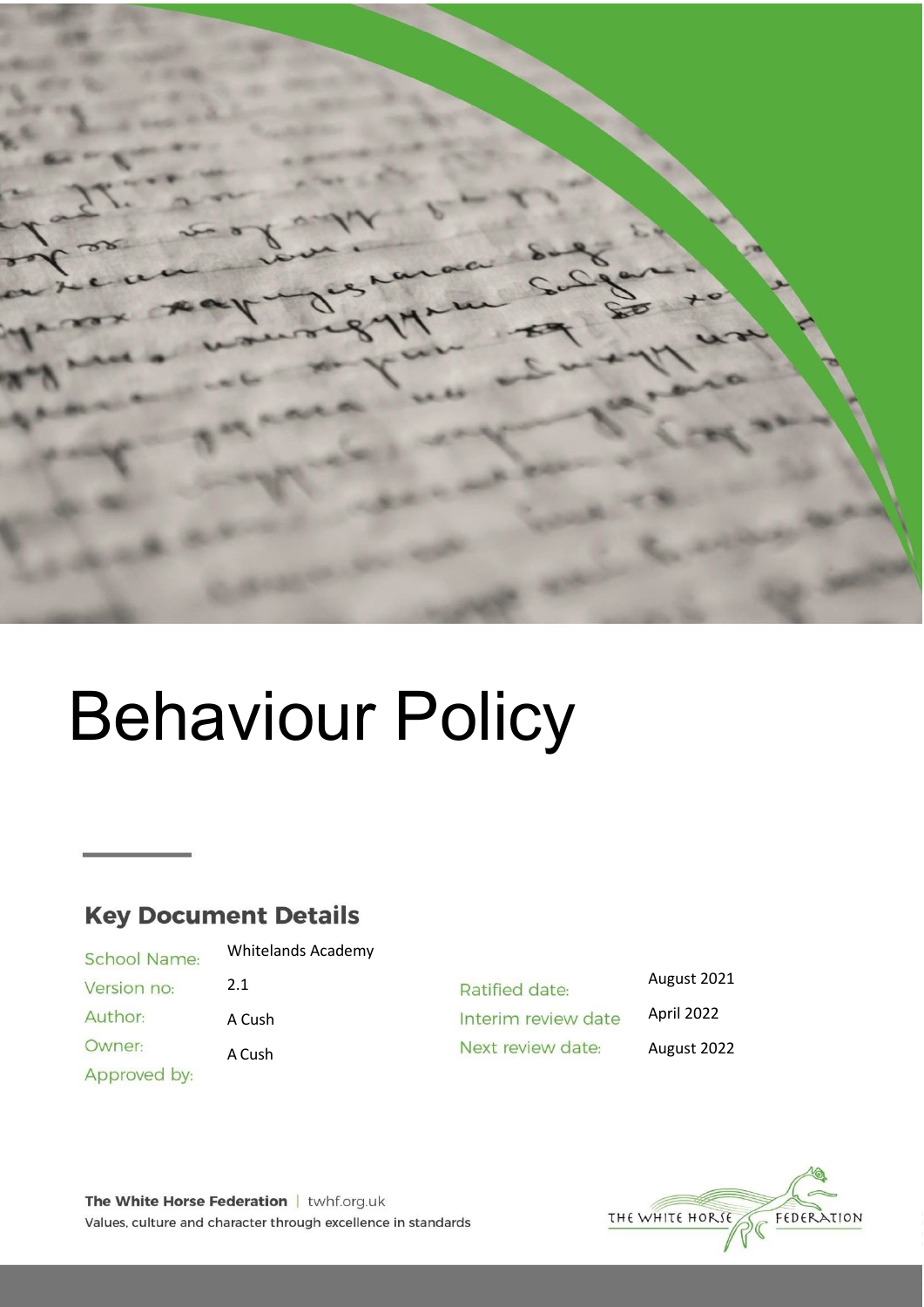#### **Contents**

- 1. Introduction
- 2. Roles and Responsibilities
- 3. Objectives
- 4. Promoting good behaviour
- 5. Pre-emption stages
- 6. Consequences for poor behaviour
- 7. Fixed term exclusion
- 8. Permanent exclusion

#### **1. Introduction**

The purpose of this policy is to provide clear guidelines for all staff, parents, students and governors to ensure we create a safe and positive learning environment where all children can learn, flourish and be successful.

This policy complies with the Education and Inspection Act 2006: Section 89 and reflects the revisions to 'Keeping Children Safe In Education'- September 2021.

As a school we recognise that behaviour can be a form of communication potentially expressing an unmet need or the impact of Childhood Adverse Experiences. This could be disruptive negative behaviour or quiet withdrawn behaviour.

Whitelands has zero tolerance to peer on peer abuse including cyber bullying, racist or discriminatory behaviour or sexual abuse.

# **2. Role and Responsibilities**

It is the responsibility of all members of our community to play their part in helping the school achieve a safe and positive learning environment that is essential if we are to help all the students be successful. It is the responsibility of all students to do their very best at all times and if mistakes are made, we help them to accept responsibility and work hard to put things right.

# **3. Objectives**

Whitelands Academy aims to provide a caring, inclusive and supportive community in which all students feel a sense of belonging, thus helping them become mature, responsible, thoughtful and well-adjusted young people with a sense of self-respect and confidence. We seek to achieve this by setting the highest expectations of all members of our community. We believe that all children can and want to achieve and be successful. This will only happen when expectations are clear and consistent. Children must be rewarded for good behaviour and for producing work of a high quality. Where students fall below our high standards, both in terms of behaviour and work reasonable sanctions will be applied.

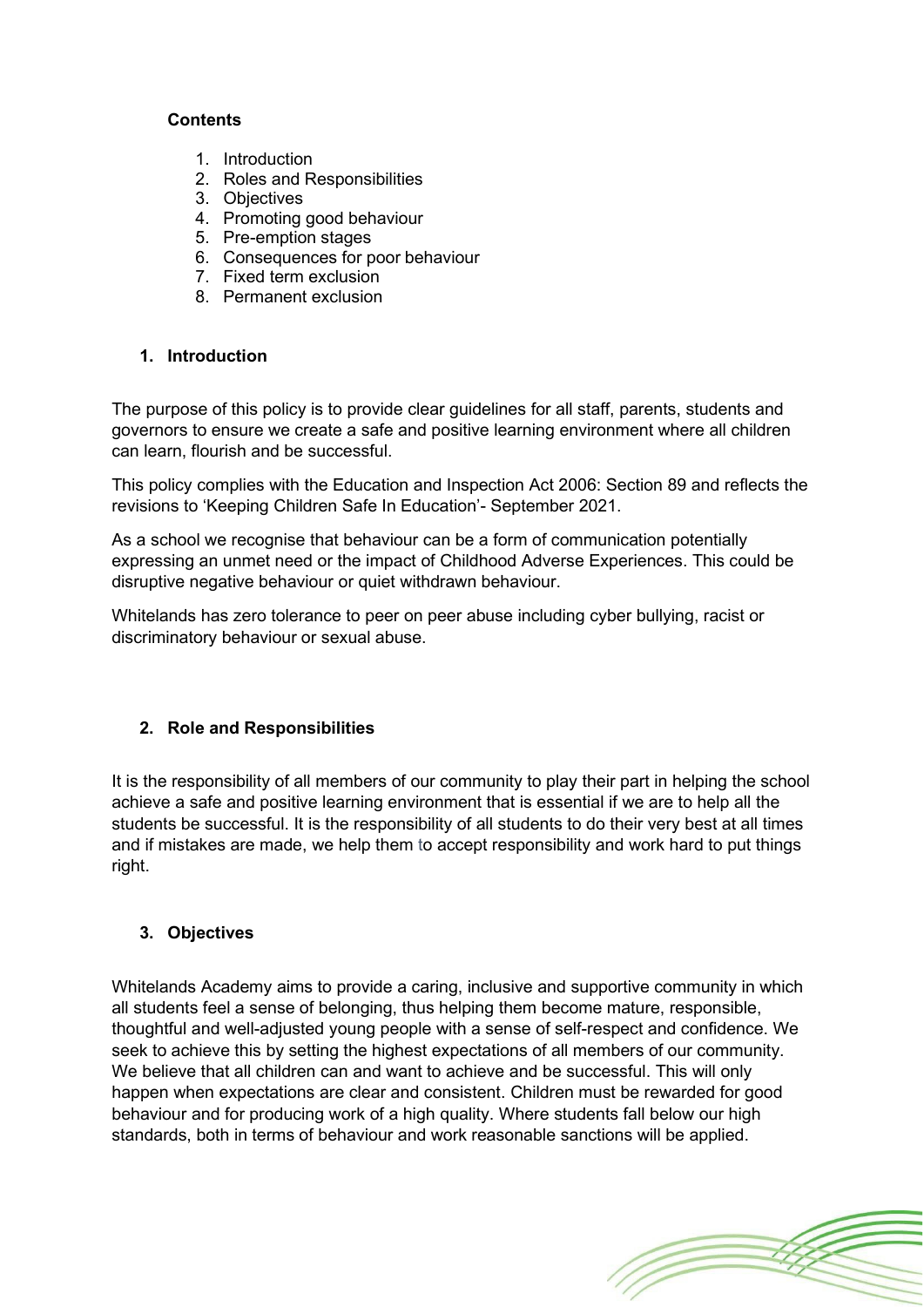To help us achieve this we:

- establish and communicate clearly measures to ensure good order, respect and discipline
- promote and model desired behaviour and discipline
- promote self-esteem, self-discipline, proper regard for authority and positive relationships based on mutual respect
- ensure equality and fairness of treatment for all
- encourage consistency of response to both positive and negative behaviour
- promote early intervention, solutions and follow up
- provide a safe environment, free from disruption and bullying
- teach staff and students to recognise and act positively when they see or are the victim of peer to peer abuse including cyber bullying, racist or discriminatory behaviour or sexual abuse
- encourage a positive relationship with parents and carers to develop a shared approach to always work together
- promote a culture of praise and encouragement in which all students can achieve
- support, praise and as appropriate reward students' good behaviour
- keep parents informed of their child's behaviour good as well as bad, use appropriate methods of engaging them and, where necessary, support them in meeting their parental responsibilities

# **4. Promoting Good Behaviour**

We are committed to the modelling and teaching of good behaviour and recognise that all interactions within school provide the opportunity to model it. All teachers are responsible for maintaining the highest standards in their own classroom both in terms of behaviour and work. Teachers will be supported by their Head of Department, Head of Year and the Senior Leadership Team to ensure that the highest standards are maintained in all lessons.

Lesson content, classroom management and organisation and teaching and learning strategies are all contributory factors to student behaviour. It is essential that all teachers follow the systems and structures for the beginning and end of lessons to ensure that all students can easily follow our routines. Teaching staff are fully supported in this by the Senior Leadership Team, in particular through Line Management Learning Walks and 'Drop-Ins'.

On occasions, children's behaviour may be impacted by struggles outside of school. We always give compassion and support in such circumstances through our robust Pastoral System; however, it is important that our high standards and expectations remain the same and alongside this support, the relevant sanctions will be in place. Children need and thrive on consistency and boundaries, perhaps even more so when life is complicated outside of school.

At Whitelands Academy, we operate a 'See it, Hear it, Lose it' approach to mobile phone use. Mobiles can be removed from students and if removed the phone will need to picked up from the school 24 hours later by a parent or guardian. This is to ensure the safeguarding of all our children.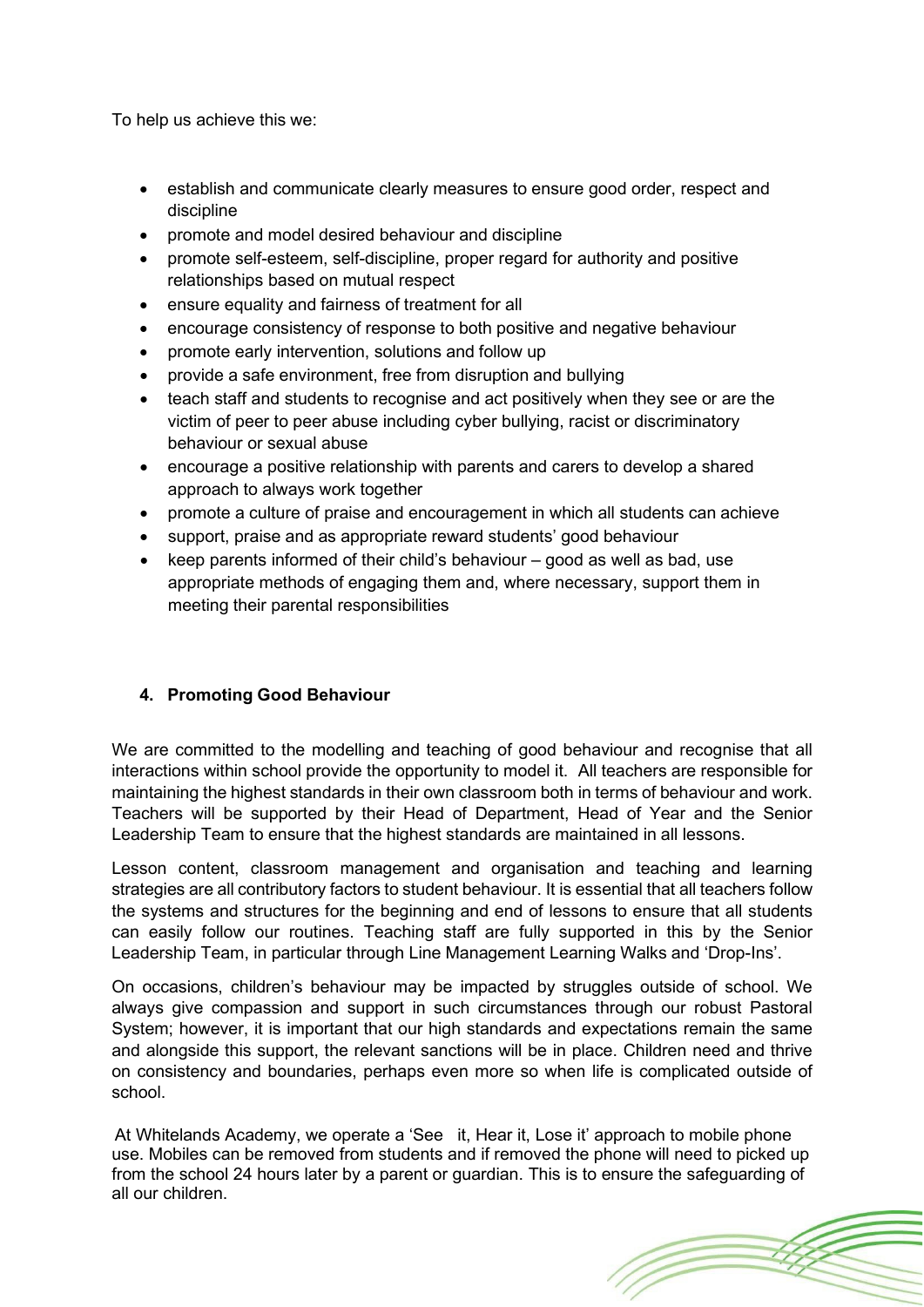# **5. Pre-emption strategies**

All year 7 pupils are explicitly taught and deliberately practice classroom entrance, exit and routines in their first week of Whitlands. All teachers pre-empt any off task behaviour in lessons, so that 100% of pupils are on task for every task in every lesson. Teachers insist on one voice in the classroom for instructions, explanations and dicussioms, and silence for reading, writing and practice. As soon as any slouching, daydreaming, non-tracking or distracting occurs, teachers swiftly use the pre-emptive reminders:

- A. **Silent non-verbal:** hand signal, eye contact, shake head or sharp pause.
- B. **Unamed**: "We are tracking. Just waiting for 100%. We need one more person…."
- C. **Named**: "David, we listen so we can learn. Thank you"

# **6. Consequences for poor behaviour**

A **warning** is given as a corrective reminder if a pupil makes a bad choice, breaks a school rule, or for:

- 1. Minor misbehaviour in class
- 2. Persistently not tracking or concentrating
- 3. Sloppy written work in lessons
- 4. Sloppy uniform
- 5. Anything else that a pupil has previously been reminded about by a teacher.
- 6. Disrupting or interrupting others in lessons (talking or whispering over instructions, explanations, discussions or silent practice)
- 7. Disobeying a teacher
- 8. No home learning
- 9. Note passing
- 10. Eating/drinking in no food areas
- 11. Hesitating in handing over confiscated items
- 12. Chewing gum
- 13. Not following instructions or school rules outside the classroom

When giving a warning the teacher explains to they students that they have a warning and why they have it. "David that is your warning. By talking you have disrupted the learning of others in the class".

If a student receives a second warning they are placed **On call.**

On Call is the removal from lessons to complete work independently and serve a detention. It will occur on the second warning or for defying a teacher. On call lasts for a full school day after the incident. For example, if the On call happens period 3 on a Tuesday it will finish period 3 the proceeding day.

If the second warning is giving again the student will have why explained to them, "David, this is your second warning for talking and you have continued to disrupt the learning of the class. You need to go on call so please report to reception.

**Referal** is from 7.45am – 5.10pm and is for at least one day. The numbers of days spent in referal is at the Principals discretion but reasons for being placed in referal may include:

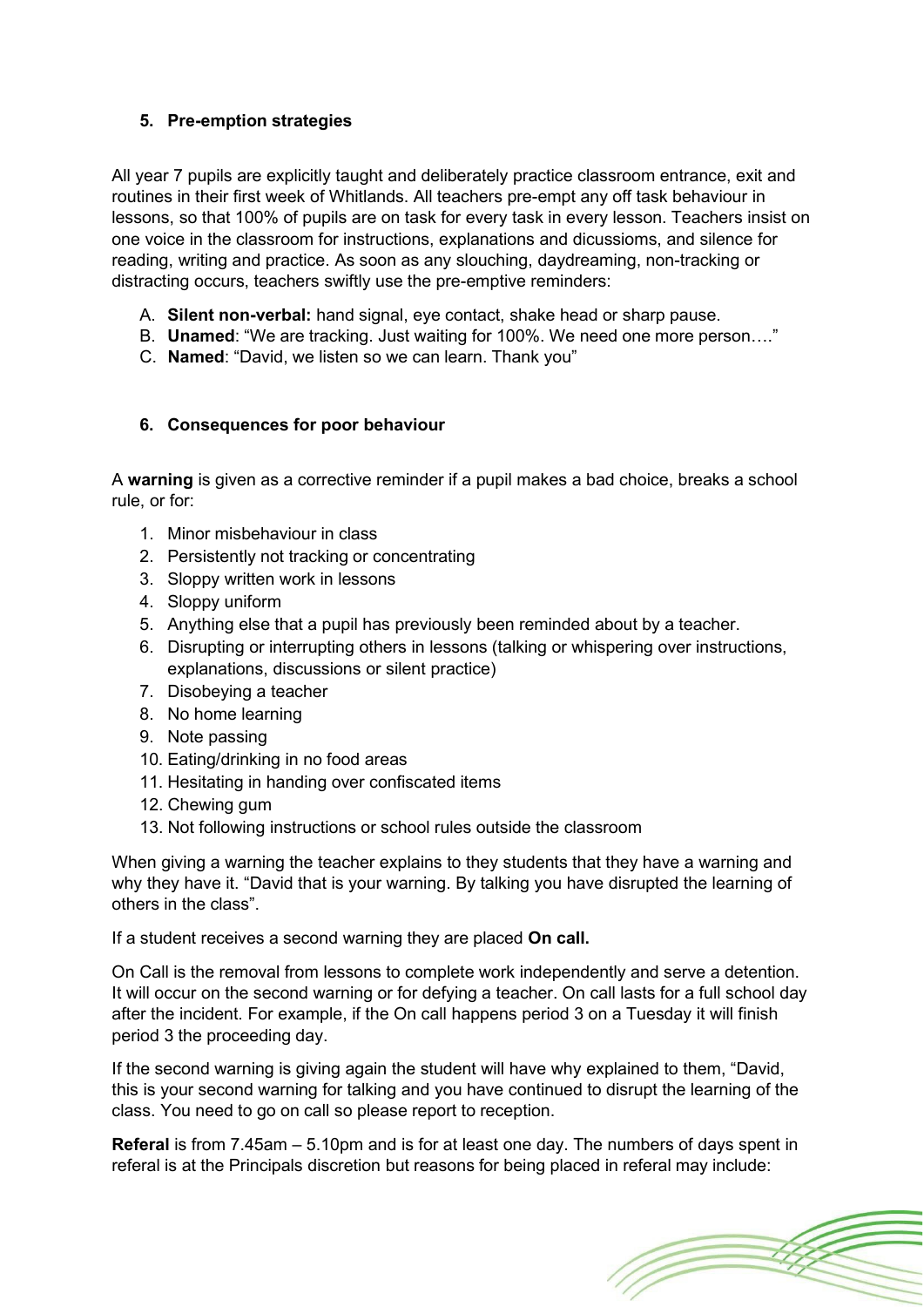- 1. Failing to attend lunch time or after school detention
- 2. Failing to complete Senior detention
- 3. Serious misconduct
- 4. Severe refusal to follow instructions
- 5. Arriving to school in incorrect uniform or with inaapropriate hair style
- 6. Major corridor misbehaviour (e.g. pushing, tripping, shouting, kicking)
- 7. Discrimination or prejudice towards another pupil
- 8. Major incident, or damaging the Academy's reputation
- 9. Posession of forbidden items
- 10. Disrespectful behaviour towards a member of staff
- 11. Receiving 6 or more detentions in a day
- 12. Multiple oncalls in one day
- 13. Failing to attend compulsory homwork club
- 14. Extremely poor reactions
- 15. Swearing verbal or written

Pupils who go into referal after 1pm will complete a full day of referal the following day.

Pupils who are added to referal for uniform or haircuts finish the school day at 3.15pm

Referal starts at 7.45am and ends at 5.10pm. If pupils are late, they make up the time after school until 6.00pm, with 3 minutes every minute they are late. Pupils are provided with a workbook convering all subjects and reading during this time in referal. Pupils are provided with a packed lunch. In order for students to return to lessons a reintegration meeting must take place with a member of the leadership tam or Head of Year and the pupils parent.

The pupil will remain in referal until that reintegration meeting is scheduled.

# **8. Fixed Term Exclusion**

External exclusion is at the disceation of the Principal and can include but is not limited to the following:

- 1. Breach of school rules
- 2. Persistent disruptive behaviour
- 3. Persistent attitudes or behaviour which are inconsistent with the ethos of the school
- 4. Extreme defiance
- 5. Extreme rudeness
- 6. Theft, blackmail, physical violence, threatening behaviour, smoking, intimidation, racism, bullying including cyber bullying
- 7. Misconduct of a sexual nature
- 8. Inappropriate use of social media and/or technology
- 9. Damage to property, vandalism, graffiti
- 10. Use of discriminiatory language
- 11. Sexual harassment
- 12. Sexist, Racist or Homophobic abuse

#### **9. Permanent Exclusion**

If Permanent Exclusion is deemed appropriate following repeated use of FTE, parents will be

(T